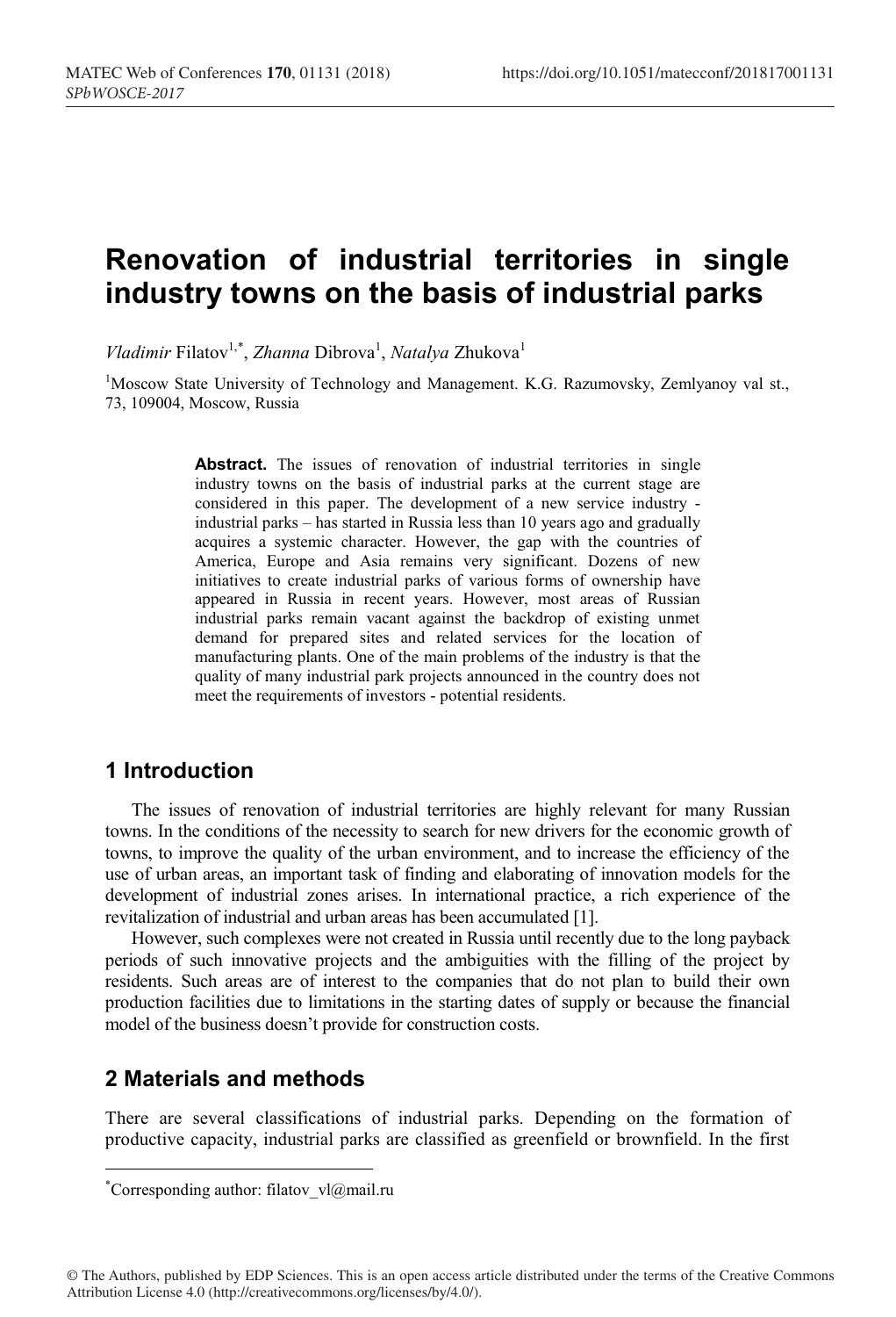case, a resident of an industrial park is given a land plot on which he independently builds production or warehouse facilities. In the second case, the resident acquires or rents readymade production or warehouse buildings for the implementation of his project [2].

Today, there is a huge need for the support and development of industrial parks in Russia. The state starts to take care of this by providing subsidies, tax incentives, and special loan programs. As a part of the state program of the Russian Federation "Industrial development and improvement of its competitiveness", the subprogram "Industrial parks" was created [3]. On the basis of the resolution of the Government of the Russian Federation No. 16051, there are definitions of trading estates, industrial parks, agro-industrial parks, private industrial parks and technoparks (Figure 1).



**Fig. 1.** Definitions of the content of trading estates, industrial parks, agro-industrial parks, private industrial parks and technoparks.

As a measure of state support, about 600 million rubles were allocated in 2014. More than 1 billion rubles was allocated annually for the period from 2015 to 2017. The Rules were established for granting subsidies from the federal budget to Russian organizations for reimbursing part of its loan interest expenses received in Russian credit institutions and the state corporation "Bank for Development and Foreign Economic Affairs (Vnesheconombank)" in 2013-2016 for the capital construction of infrastructure facilities and industrial parks as a part of the subprogram "Industrial parks" of the state program of the Russian Federation "Industrial development and improvement of its competitiveness" (Table 1).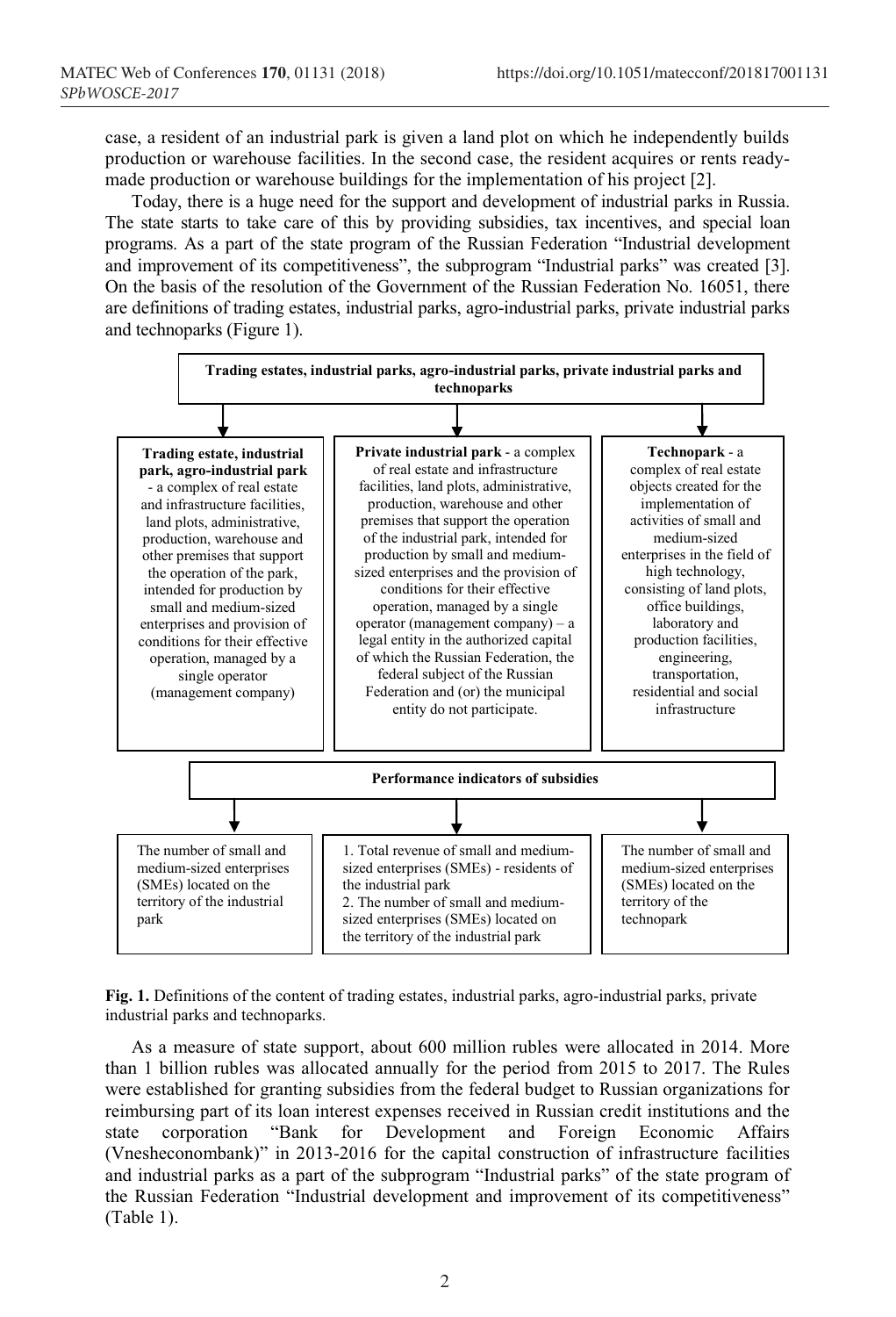| <b>Table 1.</b> Instruments of state support for the creation of trading estates, industrial parks, agro- |  |
|-----------------------------------------------------------------------------------------------------------|--|
| industrial parks, private industrial parks and technoparks*.                                              |  |

| <b>Non-financial instruments</b>                 | <b>Financial instruments</b>                     |
|--------------------------------------------------|--------------------------------------------------|
| - The national standard of the Russian           | - Granting subsidies from the federal            |
| Federation "Industrial parks. Requirements"      | budget to park management companies to           |
| (GOST R 56301-2014, implemented<br>on            | reimburse part of its loan interest expenses     |
| September $1, 2015$                              | received from Russian credit institutions        |
| - Methodological recommendations for the         | (Order of the Government of the Russian          |
| creation, operation and development of           | Federation (OGRF) No.831 of August, 11,          |
| industrial parks and technoparks (detailed road  | 2015)                                            |
| map for the creation of the park, including      | - Granting subsidies from the federal            |
| description of the requirements of regulatory    | budget to the federal subjects of the Russian    |
| documents and examples of their completion)      | Federation for reimbursement of expenses for     |
| - Requirements for industrial parks,             | creating parks infrastructure at the expense of  |
| management companies of industrial parks, and    | federal taxes of residents of parks (OGRF)       |
| the procedure for the certification of parks     | No.1119 of October 30, 2014 as amended by        |
| (OGRF No.794 of August 4, 2015, the              | OGRF No.733 of July 18, 2015)                    |
| beginning of the action is January, $1, 2016$ )  | - Granting subsidies from the federal            |
| Geographic information system<br>of              | budget to park management companies for          |
| industrial parks, which provides the investor    | reimbursement of expenses for creation of        |
| with the opportunity of express assessment of    | infrastructure for parks of the children's goods |
| the site for the location of manufacturing plant | industry (OGRF No.1179 of November, 8,           |
| (http://www.gisip.ru/)                           | 2014)                                            |

Currently, there are three main vectors in the development of industrial parks in Russia:

- improvement of their infrastructure, as well as service provided by management companies;

- quantitative growth, and if the first industrial parks were large enough (parks in the Kaluga region, in Tatarstan have hundreds of hectares), then now there are many park development projects on sites up to 100 hectares;

- development of the building concept of an industrial park near the single industry town.

# **3 Results**

The average size of Russian industrial parks is about 255 hectares, but 10 of them have an area exceeding 1000 hectares. The regional Russian authorities are mainly engaged in the creation of industrial parks from scratch. These are the so-called greenfield projects. Twelve of 27 active greenfield-parks were created by the Russian authorities, the rest private developers. Among industrial parks organized on the site of existing facilities (brownfield), two parks were created by the Russian authorities and 12 are private. In regard to the projected industrial parks, the proportions are as follows: 25:19 and 4:7, respectively. Industrial parks can be universal, where enterprises are not connected by a single technological chain, and specialized ones, i.e. sectoral industrial clusters. Industrial clusters are formed mainly around anchor tenants engaged in the production of complex end products, for example, cars. Industrial parks have also appeared in the West in the last twenty years. Industrial parks are distinguished by the fact that companies gathering in them are connected by technologies and resources. It allows them to obtain better economic results while reducing the impact on the environment [4].

**Table 2.** SWOT- analysis of the development of small and medium-sized enterprises (SMEs) in industrial parks.

|  |  | . )nnor:<br>tunities)<br>" | 'hreats' |
|--|--|----------------------------|----------|
|--|--|----------------------------|----------|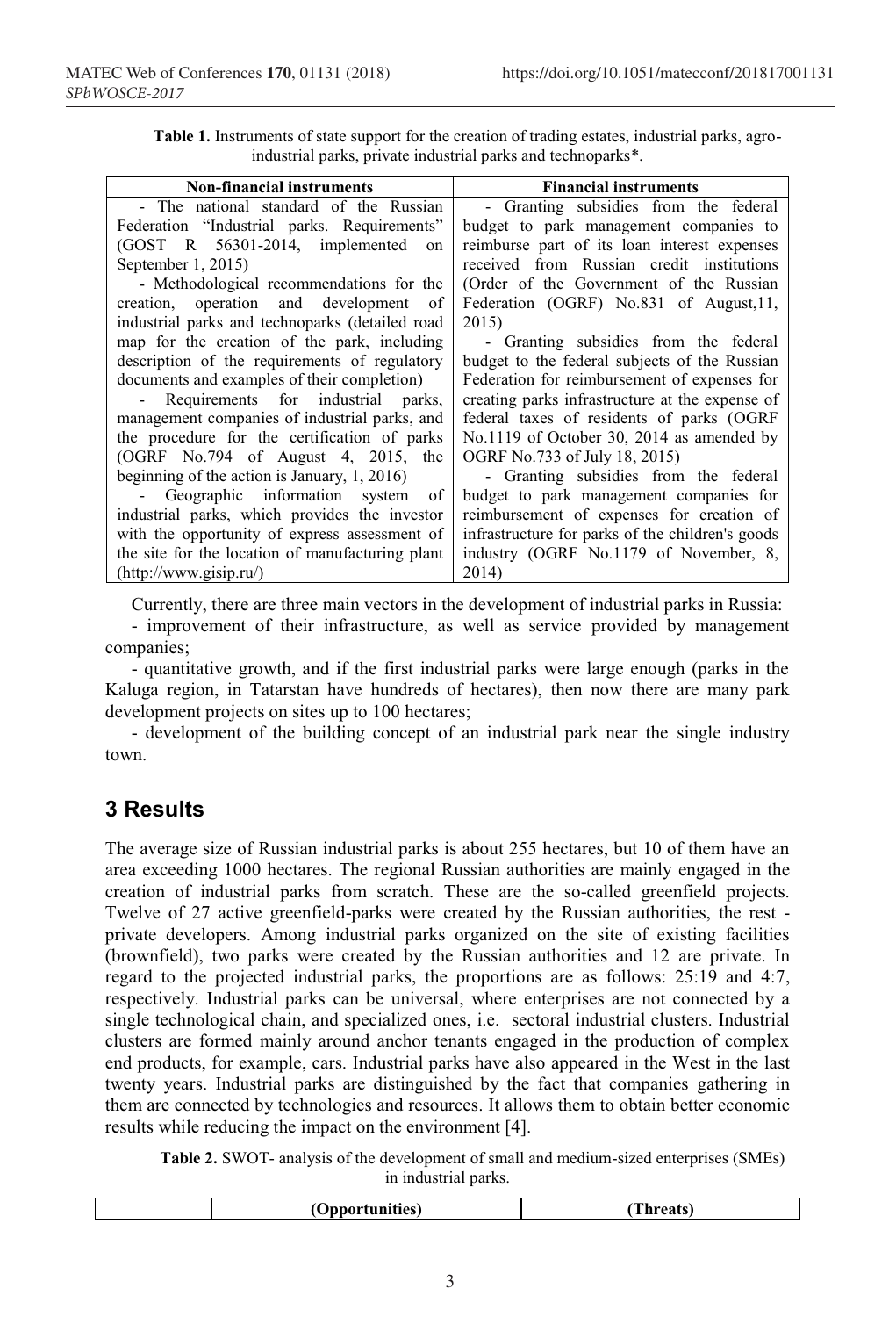|              |                                             | - Absence of a ready-made                 |
|--------------|---------------------------------------------|-------------------------------------------|
| (Strengths)  | - outsourcing of non-production             |                                           |
|              | functions (catering, maintenance of         | suitable industrial site or a significant |
|              | engineering communications, warehouse       | amount of investments in the              |
|              | storage, transport services, accounting,    | preparation of an industrial site in      |
|              | legal, marketing, etc.);                    | comparison with the turnover of the       |
|              | - Reduction of costs for the                | enterprise;                               |
|              | purchase of products of a large enterprise  | - Inaccessibility of financial            |
|              | which is the anchored resident due to       | resources for the development of          |
|              | discounts and reduced transportation costs. | production.                               |
| (Weaknesses) | - Assistance to the management              | - Duration and high cost of the           |
|              | legal, economic and<br>company on           | procedure of connection to utility        |
|              | organizational issues for residents,        | networks:                                 |
|              | including registration of ownership,        | - Difficulties in accessing the           |
|              | obtaining a building permit and an urban    | market for the sale of products or        |
|              | development plan of a land plot.            | obtaining materials from the large        |
|              |                                             | industrial enterprises.                   |

These barriers of development of small and medium-sized businesses increase the duration of the pre-investment and investment phase because of which most of investment projects do not reach the implementation stage (Table 2). The creation of favourable investment conditions within the industrial parks is proposed as an instrument for the development of small and medium-sized enterprises (SMEs) based on the renovation of production areas in single industry towns.

The developer or management company implements facility management, i.e. the industrial park may even have its own fire department. All positive factors are used, including the position and location of the industrial park, increasing its attractiveness and reducing its own costs for maintenance of manufacturing plants (Table 3). There is an opportunity to expand the business by opening new manufacturing plants since the lease of industrial premises on the park's territory is much lower [5].

Innovative ways to plan the territory are being introduced in many new industrial parks. In the meantime, new zoning methods are used involving the division of the territory of industrial parks into 3 functional zones (Industrial Park "Kola", "DEGA", etc.) for the placement of: multifunctional public and business complexes with trade sites; logistics and warehouse complexes, container sites; industrial buildings [6].

| <b>Experien</b> | <b>Resident</b>    | <b>Basic services</b> | <b>Additional</b><br>services | <b>Advanced</b> services |
|-----------------|--------------------|-----------------------|-------------------------------|--------------------------|
| ce              | policy             |                       | (operation)<br>of<br>the      | (development<br>оf       |
|                 |                    |                       | territory)                    | <b>business</b><br>of    |
|                 |                    |                       |                               | residents)               |
| Russian         | Medium             | Sale of land:         | Protection<br>of<br>the       | Single<br>Window         |
|                 | large<br>and       | Lease of land:        | territory;                    | system.                  |
|                 | companies          | Lease of industrial   | Cleaning;                     |                          |
|                 |                    | premises;             | Maintenance<br>and            |                          |
|                 | Subjects of        | Turnkey               | operation<br>οf<br>public     |                          |
|                 | SME <sub>s</sub> . | construction.*        | facilities:                   |                          |
|                 |                    |                       | Logistics.                    |                          |
|                 |                    |                       | Transportation.**             |                          |
| Foreign         | Large,             | Sale of land:         | of<br>Protection<br>the       | Single<br>Window         |
|                 | medium             | Sale of industrial    | territory;                    | system;                  |
|                 | small<br>and       | premises;             | Cleaning;                     | training / retraining    |
|                 | companies          | Lease of industrial   | Maintenance<br>and            | of personnel; sports     |
|                 |                    | premises;             | of<br>operation<br>public     | objects; objects of      |
|                 | Subjects of        | Turnkey               | facilities;                   | common use; $R \&$       |
|                 | $SMEs.*$           | construction.         | IT services; Logistic;        | D services;              |

**Table 3.** Complex of the management company services: Russian and foreign experience [7].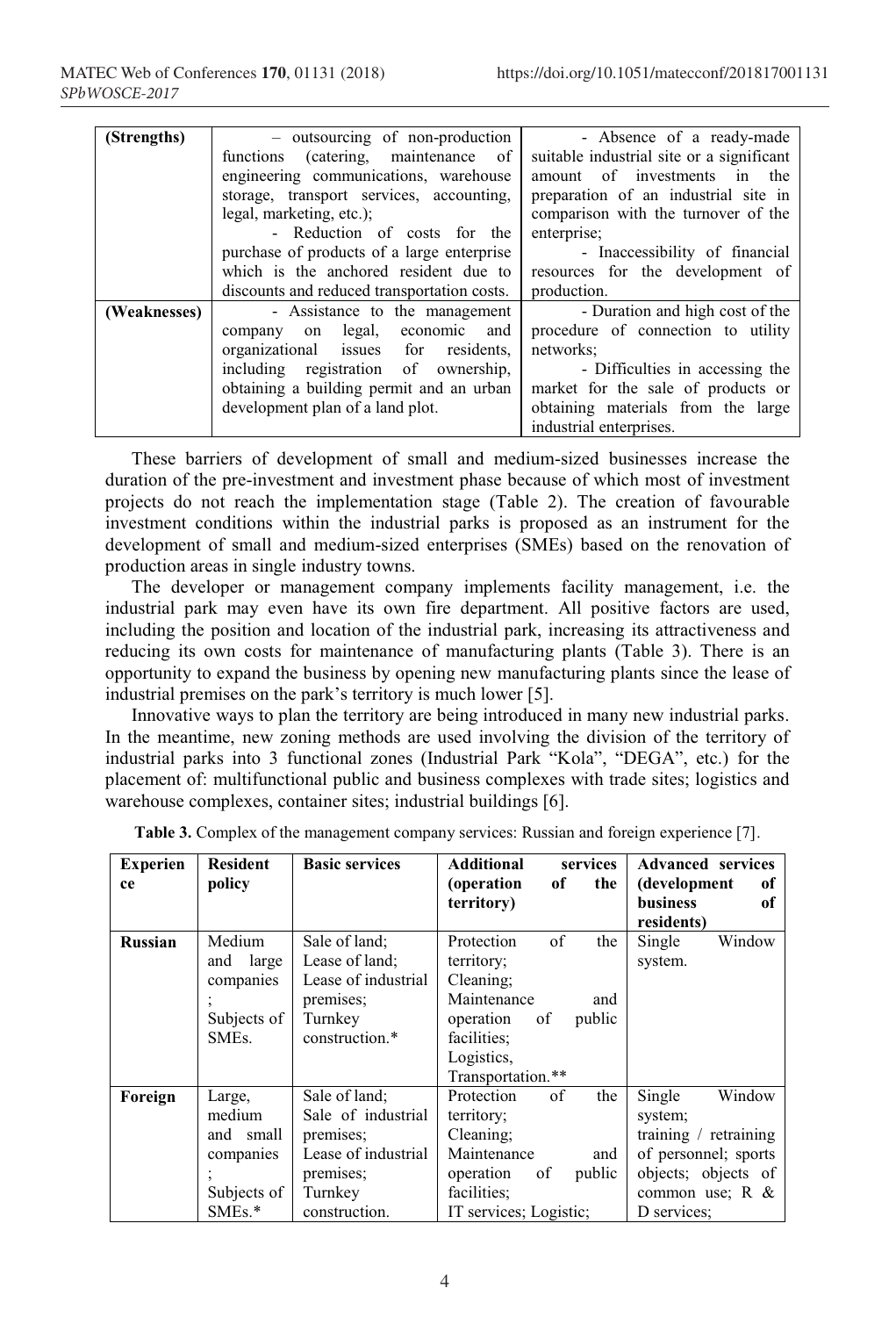|  | Transport; Catering.** | Cluster<br>development<br>centers:<br>Distribution centers;<br>Export development |
|--|------------------------|-----------------------------------------------------------------------------------|
|  |                        | centers.*                                                                         |

\*- Advantage in development \*\*- Experience is equivalent

Another particularity of the Russian management of industrial parks was the creation of Development Corporations, which are represented almost in all regions today. The tasks of corporations include the development of investment programs, the search for investors for industrial parks operating in the region, and a number of other functions (Figure 2). The occupancy rate of any industrial park largely depends on the effective work of Development Corporations.



**Fig. 2.** Structural-logical scheme of interaction of the Development Corporation with financial institutions.

However, the mechanical creation of a development corporation is not enough. It is necessary that all development institutions of the region work coherently - the ministries and departments coordinate their plans taking into account the interests of each of the projects of industrial parks in single industry towns and nearby suburban areas. A capable team with project management should be created. As a result of such support of projects, all regional management institutions have succeeded in organizing the industrial parks in the following regions: Kaluga, Ulyanovsk, Rostov regions and the Republic of Tatarstan (Table 4).

| $N_2$ | Federal subject of the<br><b>Russian Federation</b> |      | and<br>Year<br>оf<br>volume<br>financing,<br>million rubles | Financed works on the object                                   |
|-------|-----------------------------------------------------|------|-------------------------------------------------------------|----------------------------------------------------------------|
|       | Voronezh region<br>(Industrial)<br>"Perspective")   | park | 2013-2014<br>(65,5)                                         | Building of on-site<br>electric<br>power<br>networks and roads |

| Table 4. Financed private industrial parks*. |  |  |  |
|----------------------------------------------|--|--|--|
|----------------------------------------------|--|--|--|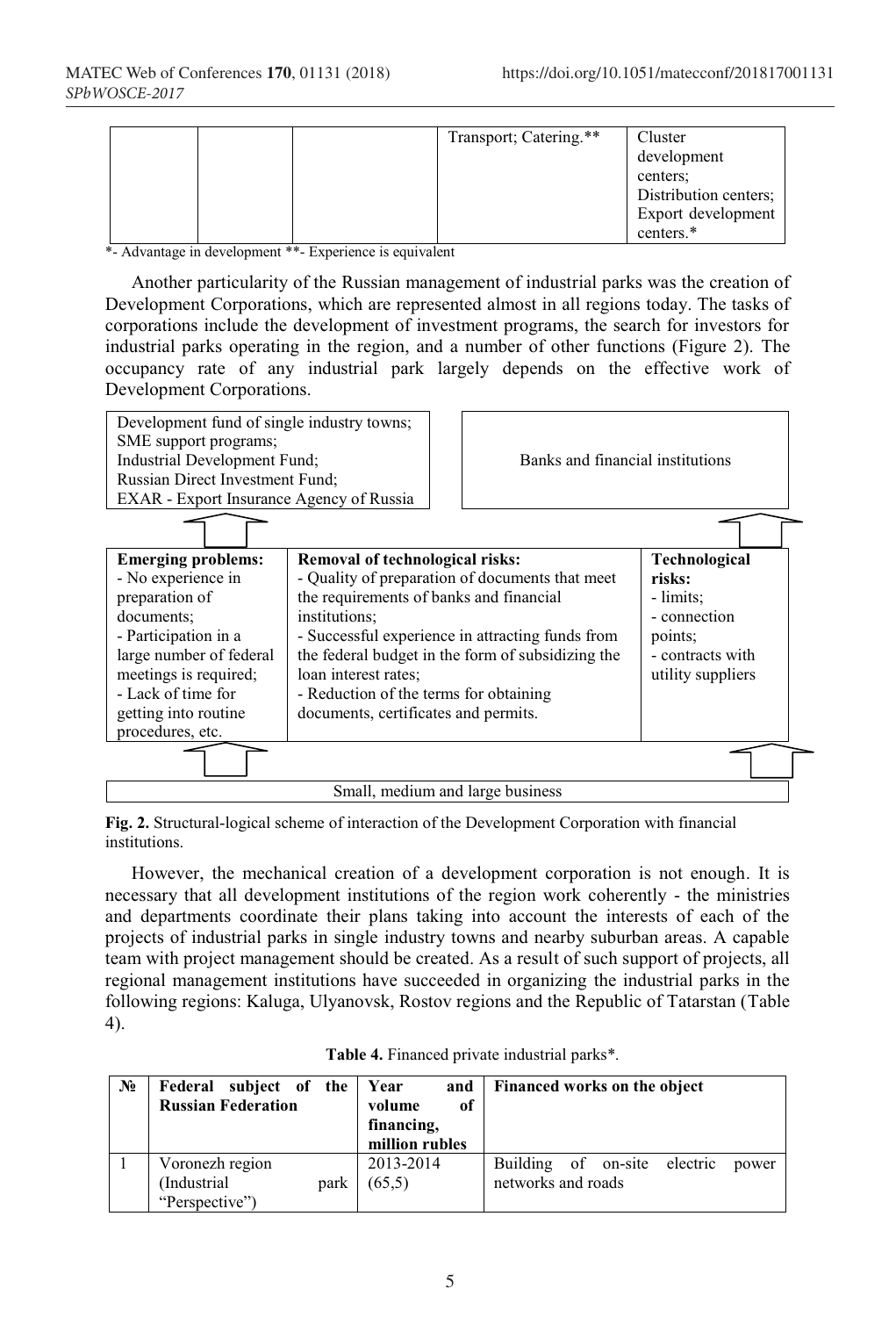| 2              | $\circ$ of<br>Republic<br>Tatarstan<br>(Industrial)<br>park<br>"Technopolis" Himgrad") | 2013<br>(120,0)          | External networks of electric power and<br>water supply, sewerage, heat and gas<br>supply to the production and warehouse<br>building                       |  |  |  |  |
|----------------|----------------------------------------------------------------------------------------|--------------------------|-------------------------------------------------------------------------------------------------------------------------------------------------------------|--|--|--|--|
| 3              | Republic of<br>Tatarstan<br>(Industrial<br>park<br>"Tyulyachi")                        | 2014<br>(140,0)          | Building of energy and engineering<br>infrastructure (household and storm water<br>drainage, water supply<br>networks).<br>transport infrastructure (roads) |  |  |  |  |
| $\overline{4}$ | Republic of Tatarstan<br>(Kamsky Industrial park<br>"Master")                          | $2013 - 2015$<br>(150,0) | Reconstruction of the<br>production<br>building, repair of roof                                                                                             |  |  |  |  |
| 5              | Republic of Tatarstan<br>(Industrial park "Sokury")                                    | 2015<br>(20,0)           | Development of<br>engineering<br>and<br>transport infrastructure, drilling of a well,<br>construction of a water tower and water<br>line networks           |  |  |  |  |
| 6              | Republic of<br>Tatarstan<br>(Industrial park "Kazan<br>Synthetic Rubber Plant")        | 2015<br>(47,02)          | Construction of water and wastewater<br>treatment facilities                                                                                                |  |  |  |  |
| $\tau$         | Udmurt Republic<br>(Industrial park "Razvitie"<br>("Development"))                     | 2015<br>(80,00)          | Industrial<br>equipment<br>of<br>collective<br>purpose                                                                                                      |  |  |  |  |
| 8              | Khabarovsk Krai (Industrial<br>park "Avangard")                                        | 2015<br>(49,00)          | High pressure gas pipeline                                                                                                                                  |  |  |  |  |

As a part of the state program for the development of single industry towns, such industrial parks as parks in Kaluga ("Grabtsevo"), where the "Volkswagen" plant is located, have been created and are being created. The total area of the park is more than seven hundred and thirty hectares, and only about seventy hectares are still free. There is a well-developed park in the territory of the special economic zone - the Baltic Industrial Park (Kaliningrad). Even its own port complex will soon start to operate there. Experts explain such successes by the fact that there is an obligatory and the most serious support of the state. Local projects supported only at the regional level are developing not so quickly and not on such a large scale [8].

Prospects for the development of industrial parks in the Republic of Bashkortostan (Table 5):

- the effect of the creation of 37 industrial parks on the territory of the Republic of Bashkortostan (taking into account the occupancy of 60-70% by residents):

- an estimate of the total annual volume of industrial production (revenues of enterprises from production) is about 45 million rubles.

- the total amount of accrued investment income for the development of the network of industrial parks will be about 82 million rubles, including the following:

- investments in infrastructure - about 13 million rubles.

- investments in production - about 69 million rubles.

- more than 5,000 workplaces will be created by residents of industrial parks.

**Table 5.** Projects of industrial parks in the Republic of Bashkortostan [9].

| No | Name, location | Type | Area | <b>Transport infrastructure:</b> | Engineering<br>infrastructure: |
|----|----------------|------|------|----------------------------------|--------------------------------|
|    |                |      |      |                                  |                                |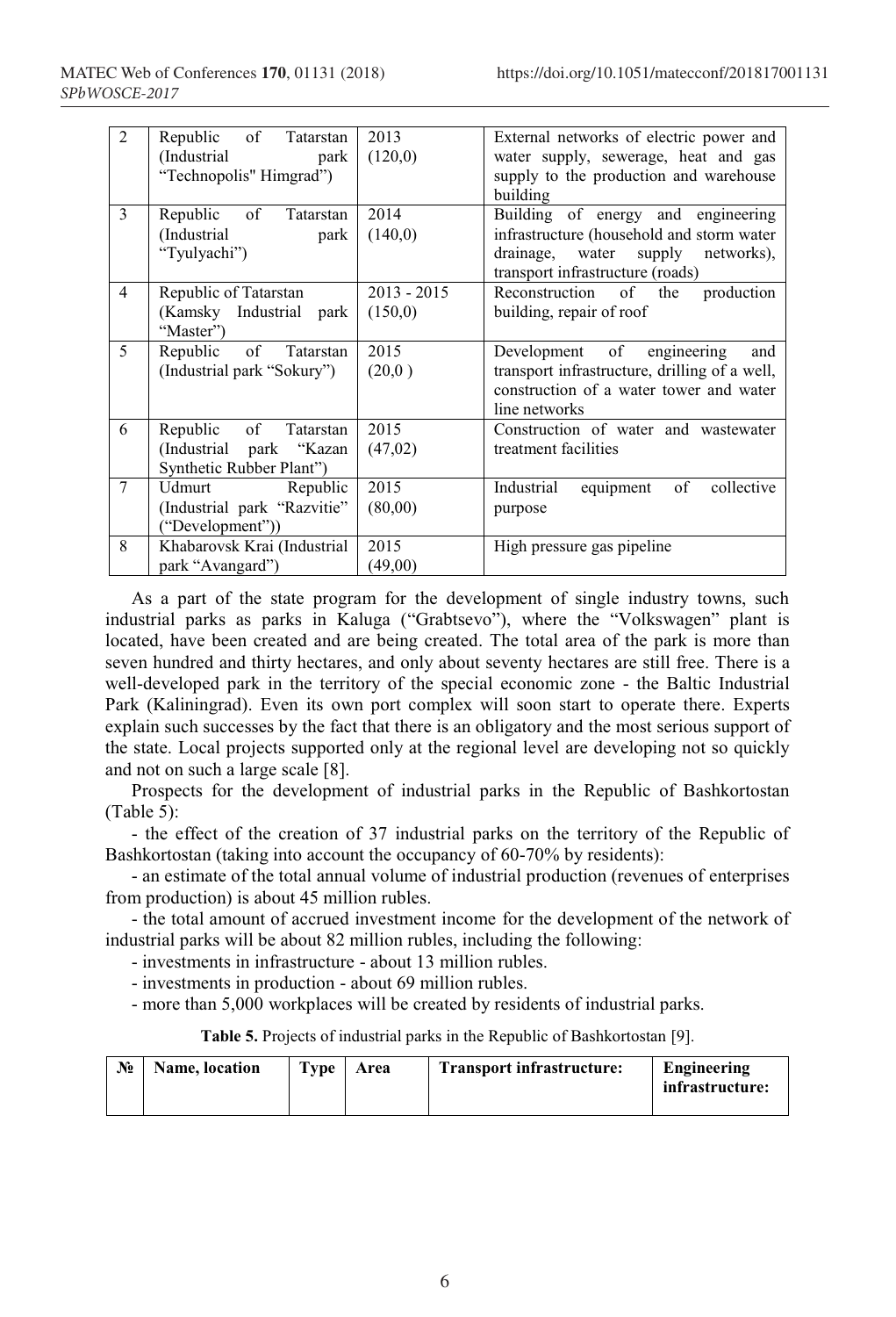| $\mathbf{1}$   | Industrial park<br>"Ufimsky"<br>Ufimsky district                                  | greenfield | 298 ha                                                                                                                                | - direct access to the federal<br>highway M-5 "Ural" and<br>access to the branch line of<br>the railway Ufa-Chelyabinsk<br>- 43 km to the International<br>Airport "Ufa"<br>- 28 km to the river port of<br>Ufa.                                                                                                         | - gas supply - 18<br>000 cubic<br>meters/hour<br>- electric power<br>supply - 46 MW<br>- water supply -<br>$2,030$ cub. m /<br>day<br>- centralized<br>sewerage,<br>wastewater<br>treatment plants<br>$-148$ cub.m /<br>hour |
|----------------|-----------------------------------------------------------------------------------|------------|---------------------------------------------------------------------------------------------------------------------------------------|--------------------------------------------------------------------------------------------------------------------------------------------------------------------------------------------------------------------------------------------------------------------------------------------------------------------------|------------------------------------------------------------------------------------------------------------------------------------------------------------------------------------------------------------------------------|
| 2              | Industrial park<br>"Sterlitamaksky"<br>Sterlitamaksky<br>district                 |            | 211 ha                                                                                                                                | 0,5 km to the Kuibyshev<br>Railway;<br>- 4,5 km to the highway R-<br>240 "Ufa-Orenburg"<br>- 120 km to the federal<br>highway M-5 "Ural", 140 km<br>- to the federal highway M-7<br>"Volga"<br>- 98 km to the International<br>Airport "Ufa"                                                                             | - the plot share<br>borders with the<br>Novo-<br>Sterlitamak<br>CHP.                                                                                                                                                         |
| $\overline{3}$ | Industrial park<br>"KhimTerra",<br>Blagoveshchensky<br>district                   |            | Area of<br>the<br>building<br>27 545<br>m2                                                                                            | - 35.7 km to the station<br>"Chernikovskaya" of the<br>Kuibyshev Railway<br>- 48 km to the federal<br>highway M-7<br>"Volga"<br>- 3.29 km to the highway R-<br>315 "Ufa-Perm"<br>- 73 km to the International<br>Airport "Ufa"<br>- 12 km to the river port of<br>Blagoveshchensk<br>- 34 km to the river port of<br>Ufa | - heat supply -<br>2,4 Gcal / hour<br>- electric power<br>supply - 2,6 MW<br>- water supply -<br>13,445 cub.m /<br>hour<br>- steam supply<br>- centralized<br>sewerage,<br>wastewater<br>treatment plants                    |
| 4              | Industrial park<br>"Building<br>materials of<br>Bashkortostan",<br>town of Agidel | brownfield | 223,88<br>ha<br>There<br>are 72<br>buildings<br>within<br>the<br>industrial<br>park<br>with a<br>total area<br>of 113<br>051,6<br>m2. | - access railway Neftekamsk-<br>Agidel<br>- on-site railways and roads<br>- 90 km to the federal<br>highway M-7 "Volga"                                                                                                                                                                                                  | - electric power<br>supply - $28.5$<br>MW<br>- gas supply - 52<br>cub. $m / day$<br>- water supply -<br>200 cub. m / day                                                                                                     |

Recently, many regional authorities have been considering the development of industrial parks as one of the priorities in the management of a specific subject of the Federation. This is evidenced by the appearance of several regional laws in 2012, in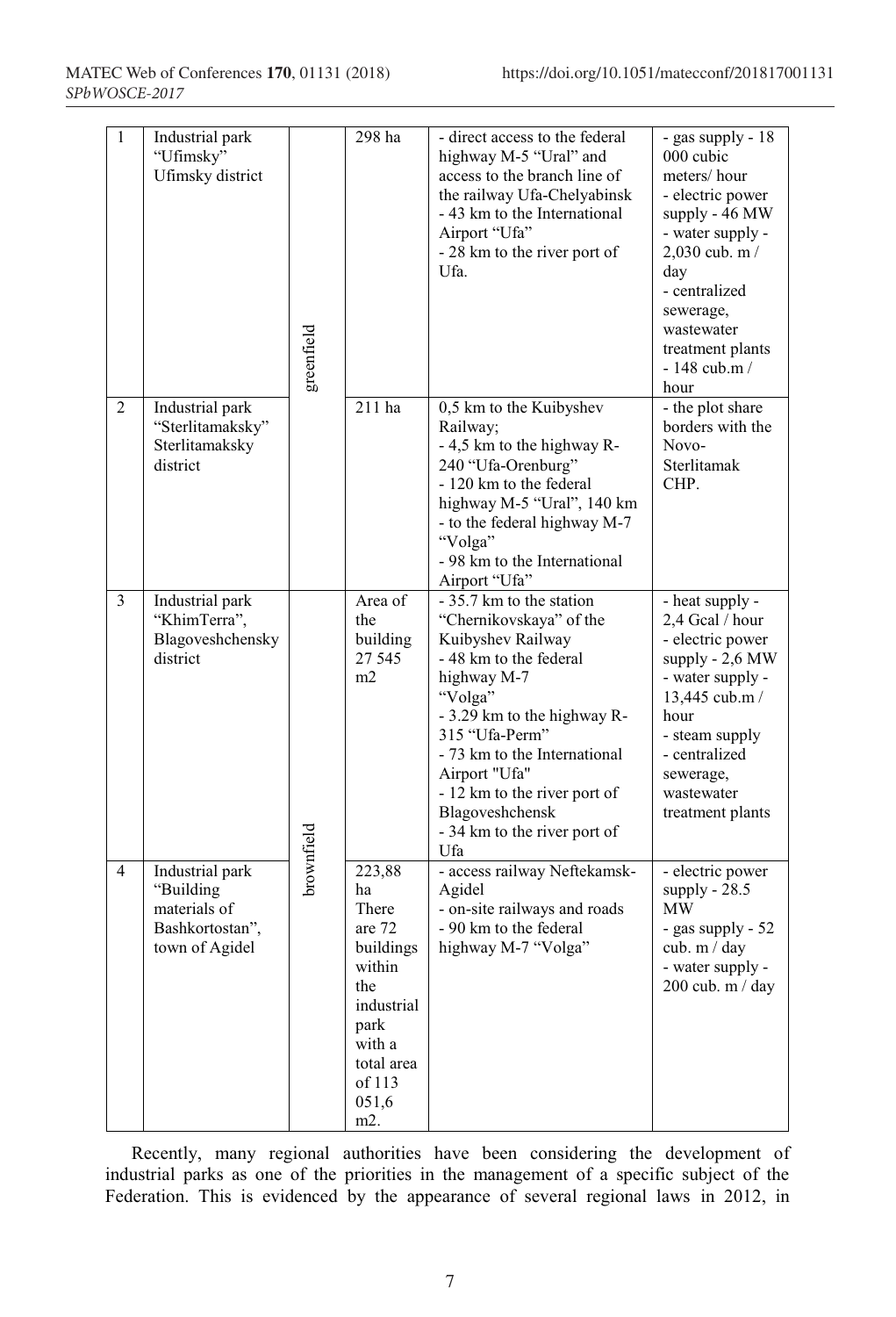particular in the Krasnodar Krai and the Voronezh Region, and the development of the bill "On Industrial Parks" in the Ivanovo Region.

## **4 Discussions**

The interest of regional and local authorities in the creation of industrial parks is understandable since their successful development contributes to the inflow of investments, to the growth of tax revenues to budgets of all levels, to the creation of workplaces, and to the social stability. That is why the issue of cooperation of banks with industrial parks and their residents for the implementation of investment projects is very relevant now. In combination with the state guarantees provided by the regions for securing loan obligations, such cooperation increases the availability of financing for management companies and residents of industrial parks. As a result, the market gets a new impulse for its development (Figure 3).

The creation of an industrial park for its owners is first and foremost the facility management - the management of objects by a special form of outsourcing where the participating enterprises can benefit by the concentration of their core activities, defeating competitors in a variety of ways. Both synergy and economies of scale work here. When the infrastructure is capital-intensive, expenses on necessary services are reduced because enterprises are located compactly.



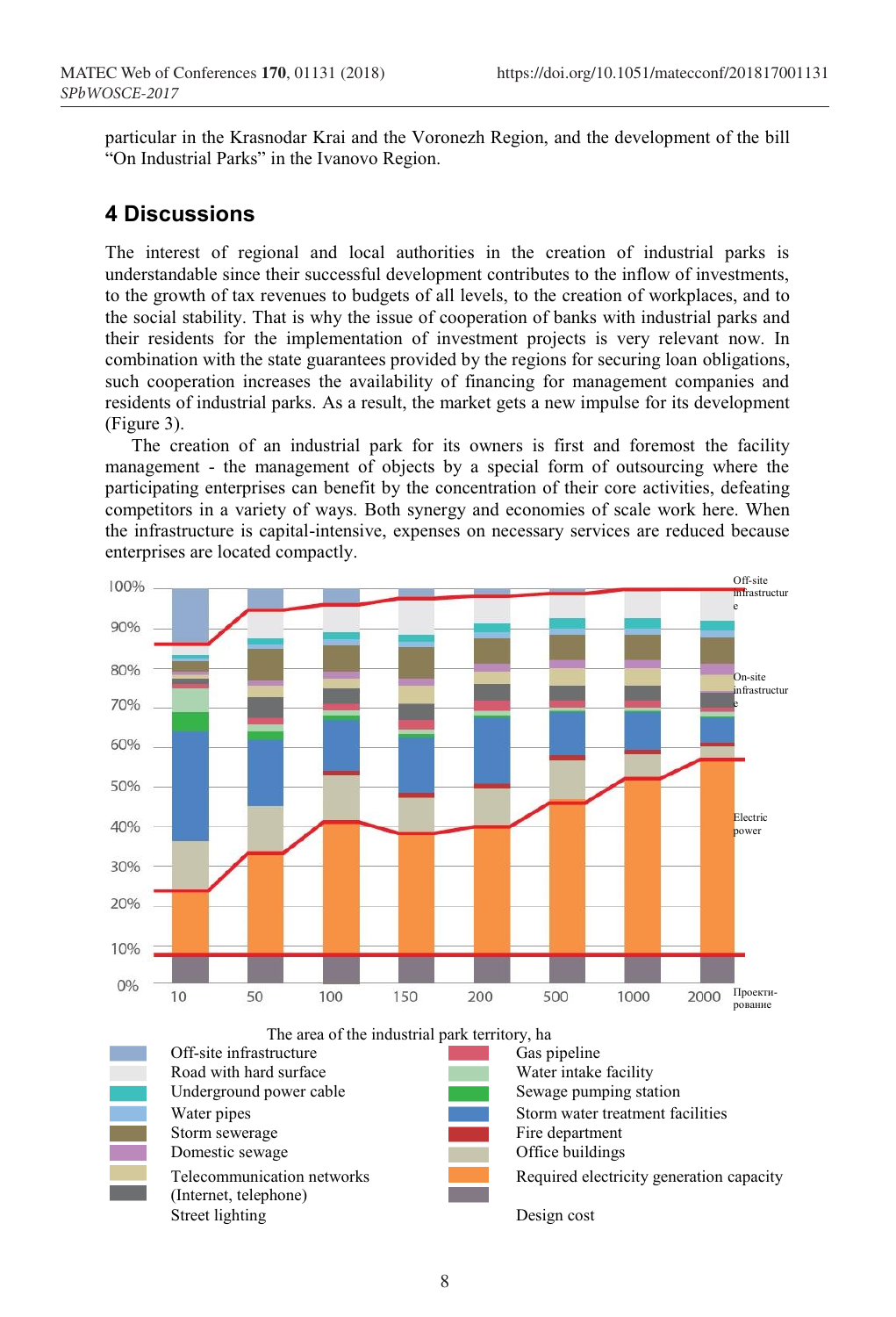**Fig. 3.** The ratio of cost elements in the construction of industrial park.

Experience shows that one of the main points for the development and filling of the park is the start of work of the first residents. To attract them, parks often offer preferential terms, including tax treatment. Moreover, many federal subjects of the Russian Federation have their own, regional, norms of legislation on granting tax preferences to investors. The volume of these preferences often depends on both the amount of investments in fixed assets and the priority of the investment project from the point of view of the development of the regional economy (Table 6, Table 7).

**Table 6.** Total and unit cost of construction of industrial park, taking into account designing.

| Area of territory, ha       |       | 50  | 0 <sub>0</sub> |       | 200    | 500    | 1000   | <b>2000</b> |
|-----------------------------|-------|-----|----------------|-------|--------|--------|--------|-------------|
| Total cost, million rubles  | 206.7 |     |                | 154.0 | 1484.5 | 2972.3 | 5349.7 | 9949.0      |
| Unit cost, million rubles / | 20.7  | 9.6 |                |       | −      |        | ن د ب  | 5,0         |
| ha                          |       |     |                |       |        |        |        |             |

| Area of territory, ha             | 10    | 50    | 100   | 150 | 200    | 500    | 1000   | 2000    |
|-----------------------------------|-------|-------|-------|-----|--------|--------|--------|---------|
| Total cost, million rubles        | 257.1 | 560.8 | 843.1 |     | 1692.0 | 3379.8 | 6104.3 | 11358.6 |
| Unit cost, million rubles /<br>ha | 25.7  |       | 8.4   | 8.8 | 8.6    | 6.8    | 6.1    | 5.7     |

**Table 7.** Total and unit cost of creation of industrial park.

Formation of a comprehensive strategy for the reorganization of industrial zones is provided by taking into account the following key principles [12]:

1. Selection of functions of a town - objects for removal, relocation and renewal;

2. Definition of decisions on places and methods of removal, relocation and renewal of functions of a town;

3. Decision-making on legal issues and financial plans for the removal, relocation and renewal of functions of a town;

4. Formation of plans for the interconnection of the removal, relocation and renewal of functions of a town and the provision of transport, logistics and communication infrastructure;

5. Formation of plans for consolidation of the relocated functions of a town and increasing their level.

Import substitution, on which industrialists began to orient, will become an important factor only after 2-3 years even at the high rates of project implementation, after the launch of at least a part of the planned projects. The expected trend of 2018 will be a sharp reduction in the volume of foreign investment in the industrial projects in Russia and a reduction in the percentage of foreign residents in the new industrial projects. The above mentioned trends suggest that the new year 2018 promises to be difficult and saturated, radically different from previous years both in terms of the composition of potential residents of industrial parks and changes in the sources and cost of financing of the new projects.

## **5 Conclusion**

Import substitution will become an important factor only after 2-3 years even at the high rates of project implementation, after the launch of at least a part of the planned projects. So far, there have not been significant projects for the development of industrial parks in single industry towns (there are more than 300 single industry towns in Russia). Most probably, a decrease in investment activity will exacerbate the need for rapid re-industrialization of such towns. Industrial parks offering various formats of areas and support for small and